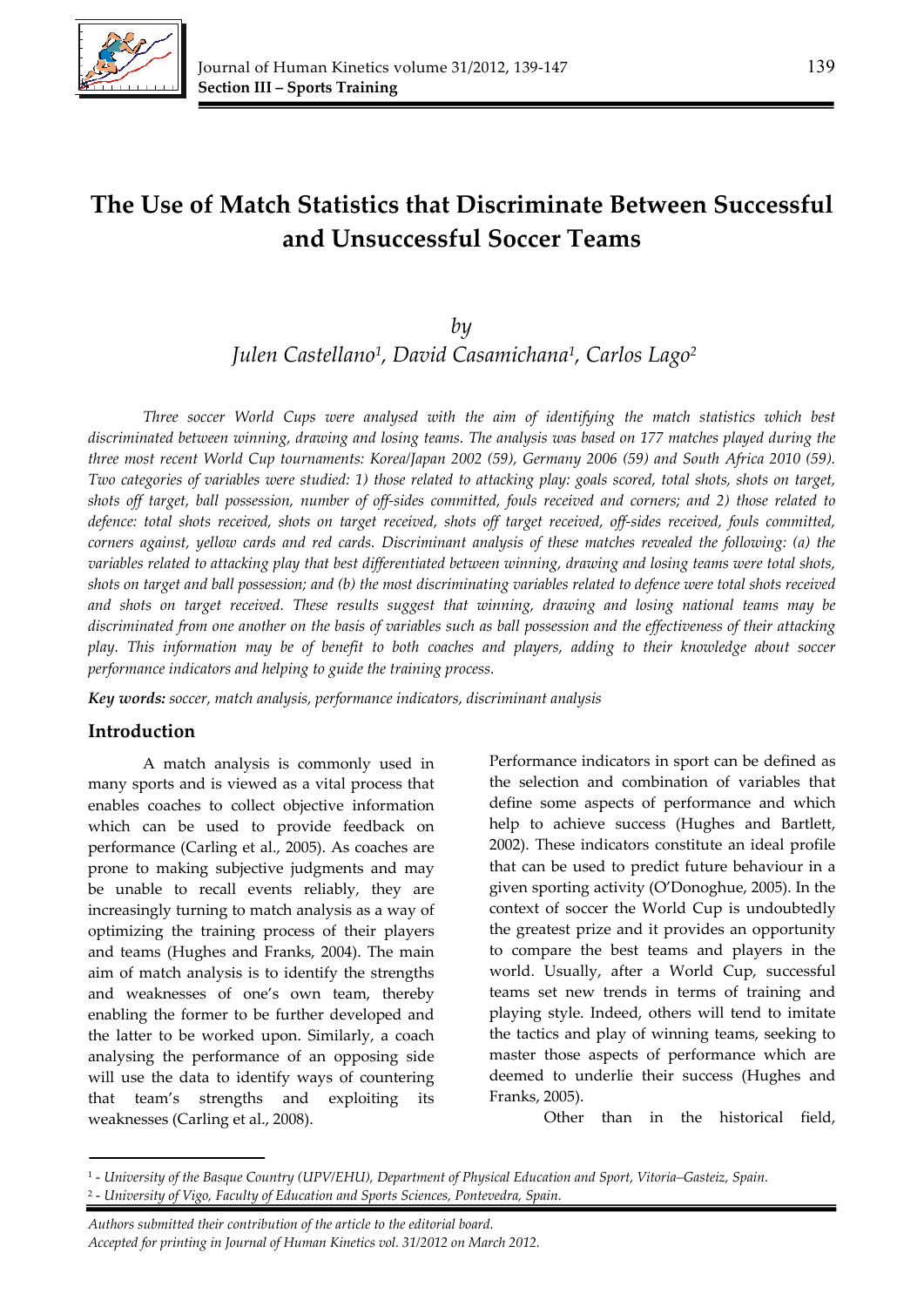however, there have been very few longitudinal studies of soccer play, and although the game has evolved considerably over the last fifty years (Kuhn, 2005) the style of play appears to have changed very little during the last decade if one considers the general playing style of teams competing at the World Cup (Castellano et al., 2008). Empirical match analysis of World Cups has generally focused on three main aspects:

- I. Goal scoring and patterns of build‐up play leading to shots (Acar et al., 2009; Armatas and Yiannakos, 2010; Bate, 1988; Dufour, 1993; Ensum et al., 2005; Grant et al., 1999; Grèhaigne, 1998; Jinshan et al., 1993; Olsem, 1988; Sajadi and Rahnama, 2007; Starosta, 1988; Winkler, 1988; Hughes and Franks, 2005; Jones et al., 2004).
- II. The development of the whole process of attacking/defensive play. For example, research has sought to determine patterns of play (Castellano et al., 2007a) or identify playing styles in the following World Cups: Spain 1982 (Pollard et al., 1988), Italy 1990 (Partridge et al., 1993), USA 1994 (Hughes and Franks, 2005), Korea/Japan 2002 (Scoulding et al., 2004) and Germany 2006 (Castellano et al., 2007b; Rowlinson and O´Donoghue, 2009; Xu et al., 2007).

III. Finally, some studies have related these aspects to the match result (winning or losing) (Hughes et al., 1988) in Italy 1990 (Bishovets et al., 1993; Yamanaka et al., 1993), France 1998 and Korea/Japan 2002 (Lawlor et al., 2003).

However, although these studies examined indicators of success in soccer, their results remain inconclusive due to certain limitations and/or methodological problems. For instance, some of these studies are based on small sample sizes and usually conduct a univariate analysis of the observed variable. These factors are likely to influence the results regarding team's performance and thus may contribute to the differences found in existing studies.

The aim of the present study was therefore twofold. Firstly, and given the limitations of extant research, we sought to

identify, by means of different multivariate analyses, the match statistics which best discriminated between winning, drawing and losing teams in the last three World Cups. Secondly, we examined how the performance profile of winning teams evolved during this period, the aim being to determine whether performance indicators have varied over the three tournaments studied.

# **Material & methods**

## *Sample*

The analysis was based on 177 matches played during the three most recent World Cups: Korea/Japan 2002, Germany 2006 and South Africa 2010. Although a total of 192 matches were actually played during these three tournaments we excluded those matches in which extra time was played. The final sample therefore comprised 59 matches from each of the three World Cups (equivalent to 92.2% of all matches played). The data was obtained from the FIFA website (http://fifa.com/worldcup/index.html).

Their reliability was studied by coding five randomly‐chosen matches and comparing the data obtained with those from the FIFA website. The resulting values of Cohen's kappa (K) were between 0.93 and 0.97.

## *Procedure*

Two categories of variables were studied: those related to attacking play and those related to defence (Table 1). The following match statistics were gathered: goals scored, total shots, shots on target, shots off target, ball possession, off‐sides, fouls, corners, yellow cards and red cards (both committed and received for the two teams).

## *Statistical analysis*

A descriptive analysis was first carried out. The homogeneity of variances was examined by means of the Levene's test and an analysis of variance (ANOVA) was then used to determine which variables revealed differences between the three categories of teams (winning, drawing and losing); this was done first for the whole set of matches ( $n = 177$ ) and subsequently for each of the three World Cups (South Africa 2010, Germany 2006 and Korea/Japan 2002).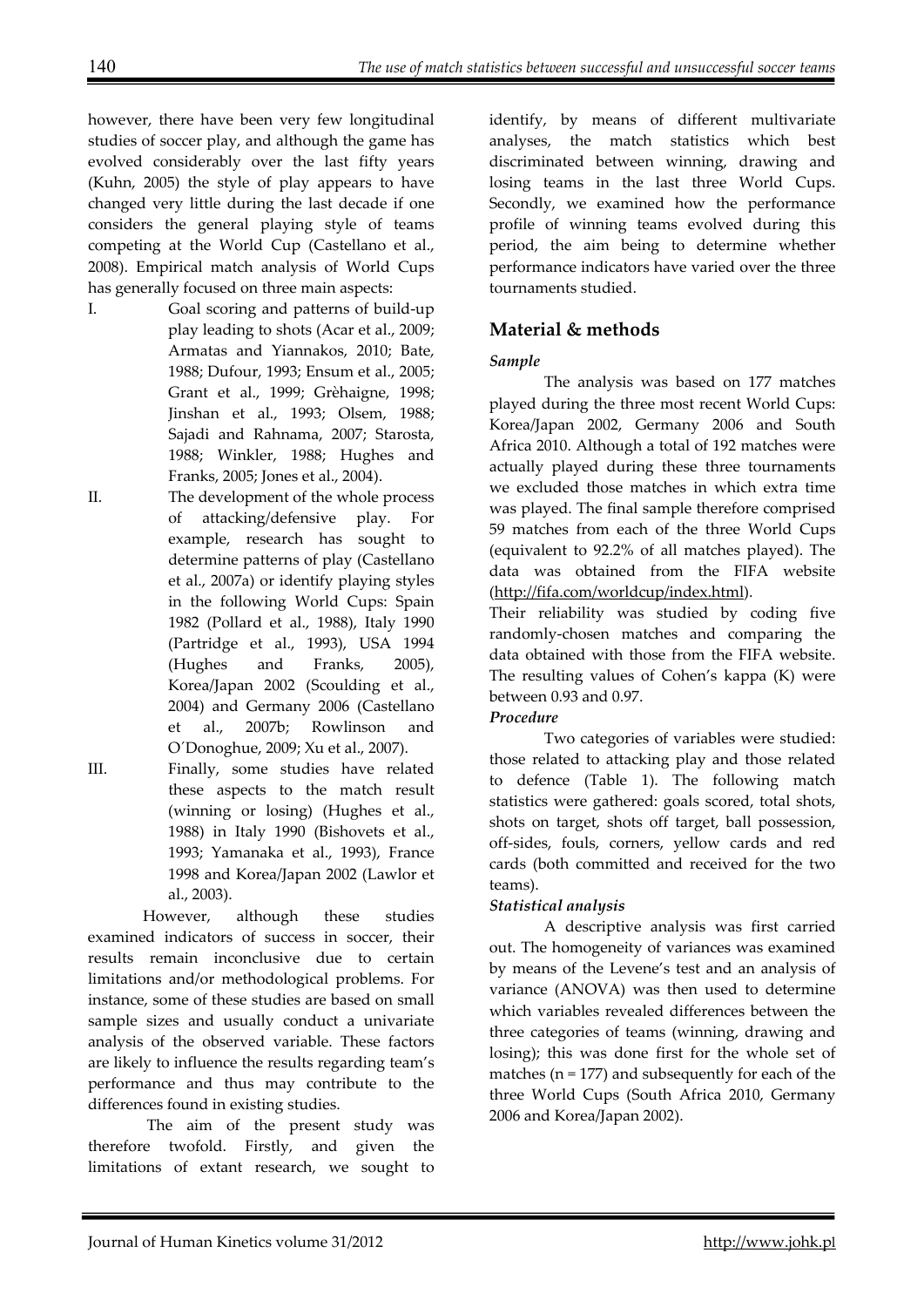|                      | Table 1                                                                                                                         |
|----------------------|---------------------------------------------------------------------------------------------------------------------------------|
|                      | Variables studied in the last three soccer World Cups                                                                           |
| Variables related to | Variables or match statistics or performance indicators                                                                         |
| Attacking play       | Goals scored, Total shots, Shots on target, Shots off target, Ball possession,<br>Off-sides committed, Fouls received, Corners. |
|                      | Total shots received, Shots on target received, Shots off target received,                                                      |
| Defence              | Off-sides received, Fouls committed, Corners against, Yellow cards, Red<br>cards.                                               |

Whenever a significant difference was found, we applied either the post hoc Bonferroni test or, if the variances were not homogeneous, the Dunnett's T3 post‐hoc test. A discriminant analysis was then performed in order to identify the variables which best discriminated between winning, drawing and losing teams (Ntoumanis, 2001). This was achieved by calculating the structural coefficients (SC), with values >0.30 being regarded as significant (Tabachnick and Fidell, 2007). All the statistical analyses were performed using *SPSS 16.0 for Windows*, with significance being set at *p*<0.05.

#### **Results**

Table 2 shows the descriptive results derived from the match statistics for winning, drawing and losing teams. In the first group of variables (performance indicators of attacking play) the averages for winning teams were significantly higher than those of both drawing and losing teams for the following match statistics: *goals scored, total shots* and *shots on target*. However, on the variables *ball possession* and *fouls received* they were only higher than the averages of losing teams (*p<0.01*).

|                           | according to match statistics derived from the whole sample |                              |                              |        |              |  |  |
|---------------------------|-------------------------------------------------------------|------------------------------|------------------------------|--------|--------------|--|--|
|                           | of matches played during the last three World Cups          |                              |                              |        |              |  |  |
|                           | Winning<br>Drawing<br>Losing<br>$\overline{F}$              |                              |                              |        |              |  |  |
|                           | $(n = 139)$                                                 | $(n = 78)$                   | $(n = 139)$                  |        | $\mathbf{P}$ |  |  |
|                           | Variables related to attacking play                         |                              |                              |        |              |  |  |
| <b>Goals</b> scored       | $2.2 \pm 1.2$ ab                                            | $0.9 \pm 0.8$                | $0.4 \pm 0.6$                | 135.81 | 0.000        |  |  |
| <b>Total</b> shots        | $14.2 \pm 5.1$ <sup>ab</sup>                                | $11.3 \pm 4.4$               | $10.7 \pm 4.4$               | 21.26  | 0.000        |  |  |
| Shots off target          | $7.1 \pm 3.6$                                               | $6.7 \pm 3.3$                | $6.7 \pm 3.3$                | 0.62   | 0.539        |  |  |
| Shots on target           | $7.1 \pm 2.6^{ab}$                                          | $4.5 \pm 2.4$                | $4.0 \pm 2.2$                | 62.15  | 0.000        |  |  |
| Ball possession (%)       | $51.6 \pm 6.8^{\rm b}$                                      | $49.9 \pm 5.8$               | $48.5 \pm 6.8$               | 7.46   | 0.001        |  |  |
| Off sides committed       | $2.9 \pm 2.5$                                               | $2.7 \pm 2.4$                | $2.5 \pm 1.7$                | 1.16   | 0.315        |  |  |
| <b>Fouls received</b>     | $18.1 \pm 6.2^b$                                            | $16.9 \pm 4.7$               | $15.9 \pm 5.2$               | 5.62   | 0.004        |  |  |
| Corners                   | $5.4 \pm 2.9$                                               | $4.9 \pm 3.1$                | $4.8 \pm 2.8$                | 1.71   | 0.182        |  |  |
|                           |                                                             | Variables related to defence |                              |        |              |  |  |
| Total shots received      | $10.7 \pm 4.4$                                              | $11.3 \pm 4.4$               | $14.2 \pm 5.1$ <sup>ac</sup> | 21.50  | 0.000        |  |  |
| Shots off target received | $6.6 \pm 3.3$                                               | $6.8 \pm 3.3$                | $7.1 \pm 3.6$                | 0.78   | 0.457        |  |  |
| Shots on target received  | $4.1 \pm 2.6$                                               | $4.5 \pm 2.4$                | $7.1 \pm 2.6$ <sub>ac</sub>  | 52.99  | 0.000        |  |  |
| Off sides received        | $2.6 \pm 1.7$                                               | $2.6 \pm 2.2$                | $3.0 \pm 2.5$                | 1.38   | 0.252        |  |  |
| <b>Fouls</b> committed    | $16.1 \pm 5.3$                                              | $17.2 \pm 4.6$               | $17.9 \pm 5.2$ c             | 4.62   | 0.010        |  |  |
| Corners against           | $4.7 \pm 2.8$                                               | $5.0 \pm 3.1$                | $5.4 \pm 2.9$                | 1.54   | 0.216        |  |  |
| Yellow cards              | $2.0 \pm 1.4$                                               | $2.2 \pm 1.4$                | $2.1 \pm 1.3$                | 0.76   | 0.469        |  |  |
| Red cards                 | $0.06 \pm 0.3$                                              | $0.1 \pm 0.4$                | $0.2 \pm 0.5$ <sup>c</sup>   | 7.75   | 0.001        |  |  |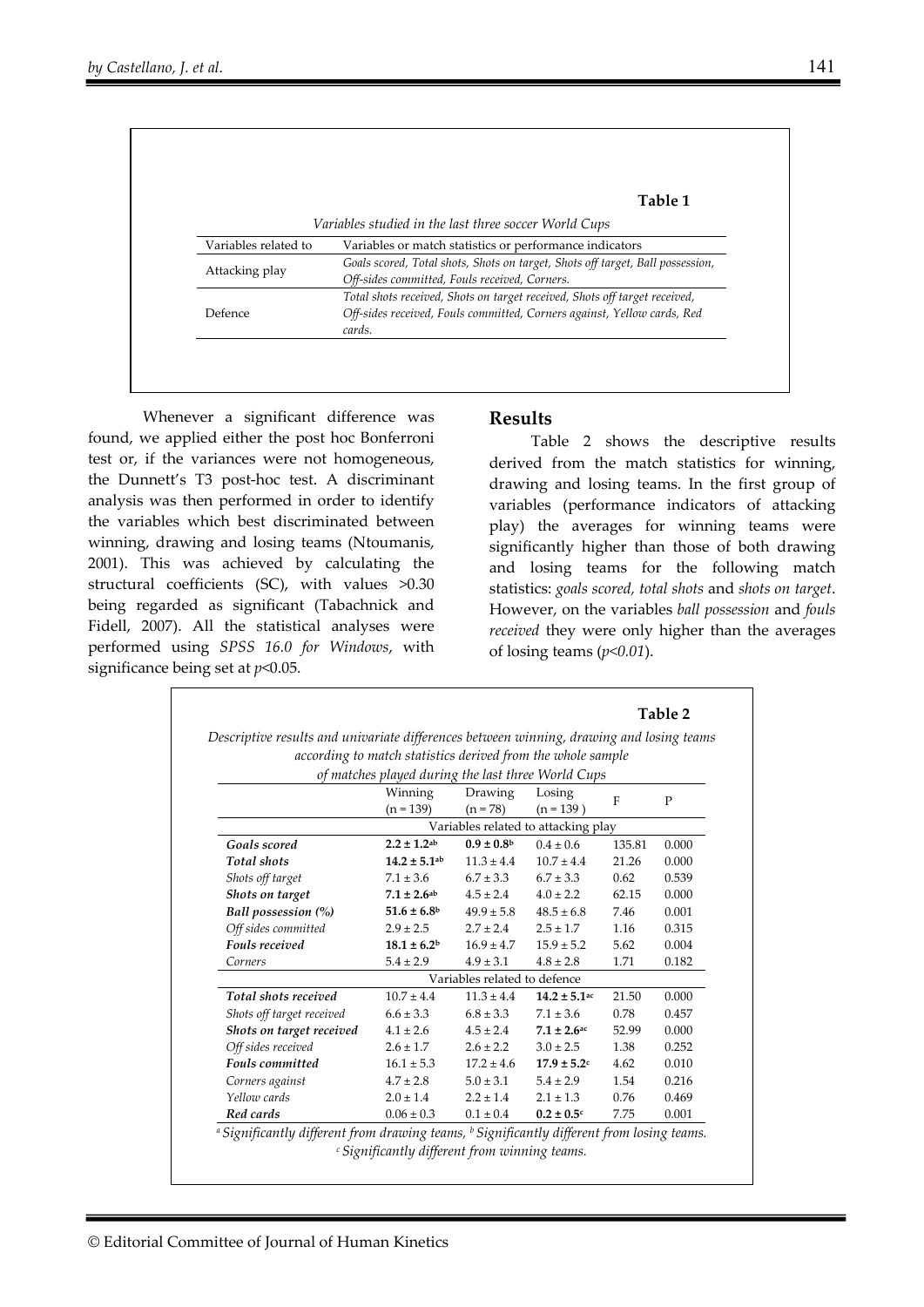|             |                                                                                           |                             |                             | Descriptive results and univariate differences between winning, drawing |                       |                        |                        | Table 3                         |                           |
|-------------|-------------------------------------------------------------------------------------------|-----------------------------|-----------------------------|-------------------------------------------------------------------------|-----------------------|------------------------|------------------------|---------------------------------|---------------------------|
|             | and losing teams according to match statistics from each of the three World Cups studied. |                             |                             |                                                                         |                       |                        |                        |                                 |                           |
|             | South Africa 2010                                                                         |                             | Germany 2006                |                                                                         |                       | Korea/Japan 2002       |                        |                                 |                           |
|             | Winning<br>$(n = 46)$                                                                     | Drawing<br>$(n = 28)$       | Losing<br>$(n = 46)$        | Winning<br>$(n = 48)$                                                   | Drawing<br>$(n = 22)$ | Losing<br>$(n = 48)$   | Winning<br>$(n = 45)$  | Drawing<br>$(n = 28)$           | Losing<br>$(n = 45)$      |
|             |                                                                                           |                             |                             | Variables related to attacking play                                     |                       |                        |                        |                                 |                           |
| <b>GS</b>   | $2.1 \pm 1.2^{ab}$                                                                        | $0.7 \pm 0.7$               | $0.5 \pm 0.6$               | $2.2 \pm 1.1^{ab}$                                                      | $0.8 \pm 0.8$         | $0.3 \pm 0.6$          | $2.2 \pm 1.3^{ab}$     | $1.1 \pm 0.7^{\rm b}$           | $0.4 \pm 0.7$             |
| <b>TS</b>   | $16.0 \pm 5.5^{ab}$                                                                       | $12.1 \pm 5.4$              | $12.7 \pm 4.7$              | $14.3 \pm 4.9^{ab}$                                                     | $10.9 \pm 3.9$        | $9.6 \pm 4.1$          | $12.4 \pm 4.5^{\rm b}$ | $10.7 \pm 3.7$                  | $9.8 \pm 4.0$             |
| SofT        | $8.9 \pm 3.8$                                                                             | $8.1 \pm 4.0$               | $8.8 \pm 3.4$               | $6.6 \pm 3.4$                                                           | $6.4 \pm 2.5$         | $5.8 \pm 2.8$          | $5.8 \pm 3.0$          | $5.7 \pm 2.7$                   | $5.4 \pm 2.7$             |
| SonT        | $7.1 \pm 2.7^{ab}$                                                                        | $3.9 \pm 2.2$               | $3.9 \pm 2.0$               | $7.7 \pm 2.6^{ab}$                                                      | $4.6 \pm 2.9$         | $3.8 \pm 2.2$          | $6.6 \pm 2.5^{ab}$     | $5.0 \pm 2.0$                   | $4.4 \pm 2.5$             |
| BP%         | $52.4 \pm 6.0^b$                                                                          | $49.7 \pm 5.3$              | $47.8 \pm 6.0$              | $52.4 \pm 7.2^b$                                                        | $50.0 \pm 4.6$        | $47.5 \pm 7.2$         | $49.8 \pm 7.0$         | $50.0 \pm 7.2$                  | $50.2 \pm 7.0$            |
| OSc         | $2.4 \pm 2.0$                                                                             | $2.4 \pm 2.0$               | $2.1 \pm 1.5$               | $3.5 \pm 2.7$                                                           | $2.6 \pm 2.8$         | $2.8 \pm 1.8$          | $2.9 \pm 2.6$          | $3.0 \pm 2.4$                   | $2.6 \pm 1.7$             |
| Fr          | $16.0 \pm 5.8$                                                                            | $15.3 \pm 3.5$              | $13.8 \pm 4.5$              | $19.9 \pm 7.4^{\rm b}$                                                  | $17.7 \pm 4.7$        | $16.7 \pm 5.4$         | $18.1 \pm 4.5$         | $17.9 \pm 5.3$                  | $17.1 \pm 5.0$            |
| $\mathbf C$ | $5.2 \pm 4.5$                                                                             | $4.4 \pm 3.5$               | $4.5 \pm 2.6$               | $5.8 \pm 3.1^{\rm b}$                                                   | $5.6 \pm 3.0$         | $4.2 \pm 2.3$          | $5.2 \pm 2.7$          | $4.9 \pm 2.8$                   | $5.8 \pm 1.7$             |
|             |                                                                                           |                             |                             | Variables related to defence                                            |                       |                        |                        |                                 |                           |
| <b>TSr</b>  | $12.7 \pm 4.7$                                                                            | $12.1 \pm 5.4$              | $15.9 \pm 5.4^{\circ}$      | $9.6 \pm 3.9$                                                           | $10.9 \pm 3.9$        | $14.3 \pm 4.9^{\circ}$ | $9.8 \pm 4.0$          | $10.7 \pm 3.7$ 12.4 $\pm 4.5$ ° |                           |
| SofTr       | $8.8 \pm 3.4$                                                                             | $8.1 \pm 4.0$               | $8.9 \pm 3.8$               | $5.6 \pm 2.7$                                                           | $6.4 \pm 2.5$         | $6.6 \pm 3.4$          | $5.4 \pm 2.7$          | $5.7 \pm 2.7$                   | $5.8 \pm 3.0$             |
| SonTr       | $3.9 \pm 2.0$                                                                             | $3.9 \pm 2.2$               | $7.1 \pm 2.7$ <sup>ac</sup> | $4.1 \pm 3.1$                                                           | $4.6 \pm 2.9$         | $7.7 \pm 2.6^{\circ}$  | $4.4 \pm 2.5$          | $5.0 \pm 2.0$                   | $6.6 \pm 2.5^{\text{ac}}$ |
| OSc         | $2.3 \pm 1.6$                                                                             | $2.4 \pm 2.0$               | $2.5 \pm 2.1$               | $2.8 \pm 1.8$                                                           | $2.6 \pm 2.8$         | $3.4 \pm 2.7$          | $2.6 \pm 1.7$          | $2.7 \pm 2.0$                   | $2.9 \pm 2.6$             |
| Fc          | $14.1 \pm 4.8$                                                                            | $16.1 \pm 3.7$ <sup>c</sup> | $16.3 \pm 5.9$              | $17.0 \pm 5.5$                                                          | $17.7 \pm 4.7$        | $19.2 \pm 4.9$         | $17.1 \pm 5.1$         | $17.9 \pm 5.3$                  | $18.1 \pm 4.5$            |
| Ca          | $4.4 \pm 2.5$                                                                             | $4.9 \pm 3.4$               | $5.1 \pm 2.9$               | $4.1 \pm 2.3$                                                           | $5.6 \pm 3.0$         | $5.8 \pm 3.1$ °        | $5.8 \pm 3.2$          | $4.8 \pm 2.9$                   | $5.2 \pm 2.7$             |
| YC          | $1.8 \pm 1.4$                                                                             | $2.1 \pm 1.2$               | $1.9 \pm 1.1$               | $2.4 \pm 1.4$                                                           | $2.0 \pm 1.3$         | $2.5 \pm 1.3$          | $1.8 \pm 1.3$          | $2.5 \pm 1.7$                   | $2.0 \pm 1.5$             |
| RC          | $0.02 \pm 0.1$                                                                            | $0.1 \pm 0.3$               | $0.3 \pm 0.4^{\text{ac}}$   | $0.08 \pm 0.3$                                                          | $0.3 \pm 0.6$         | $0.2 \pm 0.5$          | $0.1 \pm 0.25$         | $0.1 \pm 0.3$                   | $0.2 \pm 0.5$             |

*BP% is Ball possession (%), OSc is Off sides committed, Fr is Fouls received, C is Corners,* 

*TSr is Total shots received, SofTr is Shots off target received, SonTr is Shots on target received,* 

*OSr is Off sides received, Fc is Fouls committed, Ca is Corners against,* 

*YC is Yellow cards and RC is Red cards,<sup><i>a*</sup> Significantly different from drawing teams.<br><sup>b</sup> Significantly different from losing teams,<sup>c</sup> Significantly different from winning teams.

There were no differences between the three categories of teams for the variables *shots off target, off‐sides committed* and *corners*. In the second group of variables (performance indicators of defence) the averages of losing teams were significantly higher than those of both winning and drawing teams for the match statistics *total shots received* and *shots on target*. However, on *fouls committed* and *red cards* they were only higher than the averages of winning teams (*p<0.01*). There were no differences between the three categories of teams on the variables *shots off target, off‐sides received, corners against* and *yellow cards*.

Table 3 shows the descriptive results derived from the match statistics for winning, drawing and losing teams in each of the three World Cups studied. This separate analysis of each tournament revealed certain differences in the performance profile of teams. In the first group of variables (attacking play), winning

teams had consistent averages across the three World Cups that were significantly higher than those of drawing and losing teams for the following match statistics: *goals scored* and *shots on target*. However, on the variable of *ball possession* in Germany 2006 and South Africa 2010, and on the *fouls received* and *corners* in Germany 2006 the averages of winning teams were only significantly higher than those of losing teams (*p<0.01*). On the *total shots* in Korea/Japan 2002 the averages of winning teams were significantly higher than those of losing teams (*p<0.01*). There were no differences between the three categories of teams for the variables *shots off target* and *off‐sides committed*. In the second group of variables (defensive play) the averages of losing teams were significantly higher than those of winning and drawing teams for *total shots received* and *shots on target received* (as well as *red cards* in South Africa 2010). However, on the *fouls committed* in South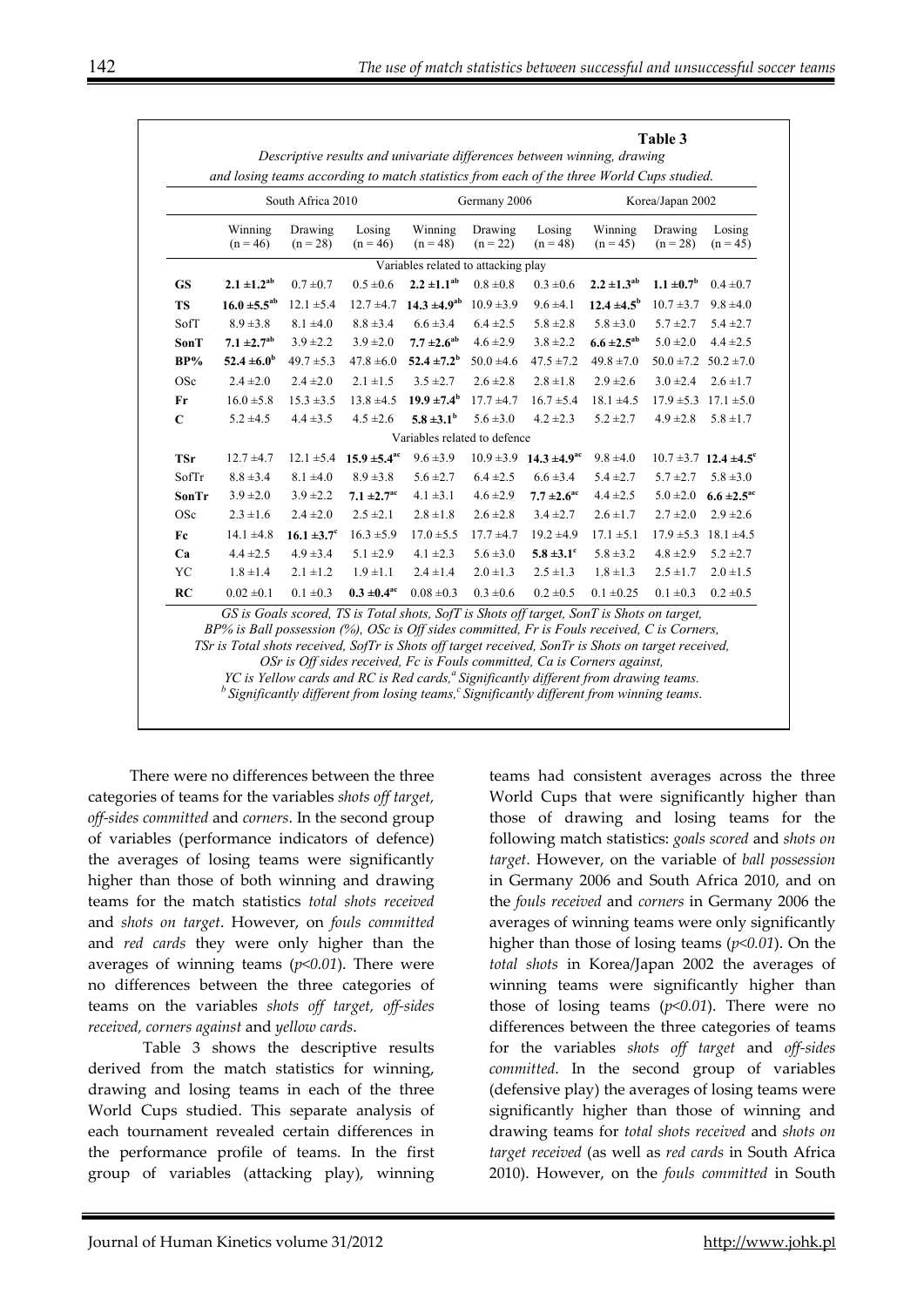Africa 2010 and *corners against* in Germany 2006 their averages were only higher than those of winning teams (*p<0.01*). There were no differences between the three categories of teams on the variables *shots off target, off‐sides received* and *yellow cards*.

Table 4 presents the results of the discriminant analysis for all three World Cups. The discriminant functions correctly classified 91.4% of winning, drawing and losing teams, and both of the two discriminant functions obtained were significant (*p<0.05*). In the first discriminant function the variables with the greatest discriminatory power were *total shots* (SC = 0.36), *shots on target* (SC = 0.62), *total shots received* (SC = ‐ 0.37), and *shots on target received* (SC = ‐0.56).

Table 5 shows the structural coefficients (SC) derived from the discriminant analysis of each World Cup separately. Four of the discriminant functions obtained were significant (*p<0.05*). However, there were differences between the World Cups in regard to variables which showed the greatest discriminatory power. In South Africa 2010 the most discriminating variables were *total shots* (SC = 0.56 in Function 1 and 0.53 in Function 2), *shots on target* (SC = 0.53 in

Function 1), *ball possession* (SC = 0.32 in Function 1) and *red cards* (SC = 0.31 in Function 1). In Germany 2006 the most discriminating variables were *shots on target* (SC = 0.65), *shots on target received* (SC = 0.51), *total shots received* (SC = 0.46), *total shots* (SC = 0.45) and *ball possession* (SC = 0.31). Finally, in Korea/Japan 2002 the most discriminating variables were *shots on target* (SC = 0.74), *total shots* (SC = 0.50) and *red cards* (SC = 0.32).

## **Discussion**

The aim of this study was to identify the performance indicators that best discriminated between winning, drawing and losing teams in three soccer World Cups (Korea/Japan 2002, Germany 2006 and South Africa 2010), and to determine whether the indicators that differentiated between successful and unsuccessful teams were repeated across these three tournaments. In this context, the study is the first to have applied a multivariate analysis to performance indicators of World Cup matches.

| drawing and losing teams from the whole sample of matches played in the last three World | Cups       |            |  |
|------------------------------------------------------------------------------------------|------------|------------|--|
| Variables                                                                                | Function 1 | Function 2 |  |
| <b>Total</b> shots                                                                       | $.36*$     | $-.37*$    |  |
| Shots off target                                                                         | .06        | .05        |  |
| Shots on target                                                                          | $.62*$     | $.65*$     |  |
| Ball possession (%)                                                                      | .23        | $-.03$     |  |
| Off sides committed                                                                      | .09        | .04        |  |
| Fouls received                                                                           | .20        | .02        |  |
| Corners                                                                                  | .10        | .09        |  |
| <b>Total shots received</b>                                                              | $-.37*$    | $.37*$     |  |
| Shots off target received                                                                | $-.07$     | .04        |  |
| Shots on target received                                                                 | $-.56*$    | $.66*$     |  |
| Off sides received                                                                       | $-.09$     | .13        |  |
| Fouls committed                                                                          | $-.18$     | $-.05$     |  |
| Corners against                                                                          | $-.10$     | .01        |  |
| Yellow cards                                                                             | $-.06$     | .19        |  |
| Red cards                                                                                | $-.23$     | .01        |  |
| Eigenvalue                                                                               | 0.83       | 0.08       |  |
| Wilks' lambda                                                                            | 0.50       | 0.93       |  |
| Canonical correlation                                                                    | 0.67       | 0.27       |  |
| Chi-squared                                                                              | 236.43     | 26.32      |  |
| Significance                                                                             | 0.00       | 0.02       |  |
| % of variance                                                                            | 91.4       | 8.6        |  |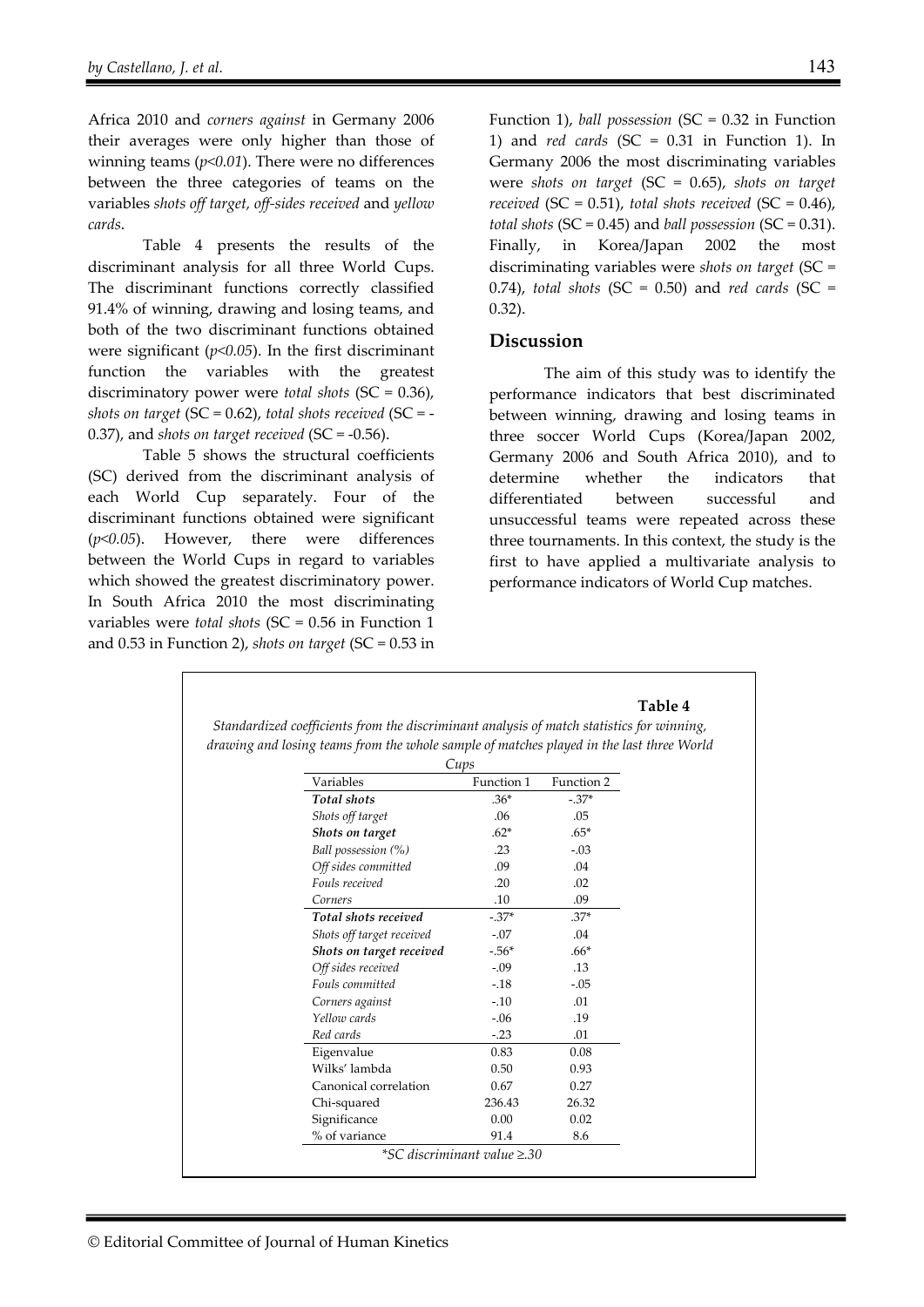The results of the initial univariate analysis identified nine variables that differed between winning, drawing and losing teams (Table 2), while in the subsequent multivariate analysis only four variables were found to discriminate teams in relation to their performance (Table 4). When analysing the three World Cups as a whole the variables with the greatest discriminatory power were *total shots* and *shots on target* (both *made* and *received*)*,* although this finding was not constant across the three

tournaments when analysed separately. Previous studies of soccer World Cups (those held in 1998, 2002 and 2006) found similar patterns of play among teams (Castellano et al., 2007b; 2008), while the present study shows slight differences in the variables that discriminate between successful and unsuccessful teams competing in the last three World Cups.

| Standardized coefficients from the discriminant analysis of match statistics<br>for winning, drawing and losing teams in each of the three World Cups |          |                                     |          |                |          |                  |
|-------------------------------------------------------------------------------------------------------------------------------------------------------|----------|-------------------------------------|----------|----------------|----------|------------------|
|                                                                                                                                                       |          | South Africa 2010                   |          | Germany 2006   |          | Korea/Japan 2002 |
|                                                                                                                                                       | Function |                                     | Function |                | Function |                  |
|                                                                                                                                                       | 1        | 2                                   | 1        | $\overline{2}$ | 1        | $\overline{2}$   |
|                                                                                                                                                       |          | Variables related to attacking play |          |                |          |                  |
| <b>Total shots</b>                                                                                                                                    | $-.25$   | $.45*$                              | $.45*$   | $-16$          | $-.50*$  | .19              |
| Shots off target                                                                                                                                      | $-.01$   | .18                                 | .11      | .04            | $-11$    | $-18$            |
| Shots on target                                                                                                                                       | $-53*$   | $.69*$                              | $.65*$   | $-.33*$        | $-.74*$  | $.54*$           |
| Ball possession (%)                                                                                                                                   | $-.32*$  | .10                                 | $.31*$   | .02            | .06      | .01              |
| Off sides committed                                                                                                                                   | $-.05$   | $-.05$                              | .11      | $-.18$         | $-.11$   | $-.36*$          |
| Fouls received                                                                                                                                        | $-19$    | $-.05$                              | .22      | $-.08$         | $-18$    | $-.17$           |
| Corners                                                                                                                                               | $-.10$   | .15                                 | $-.25$   | .18            | .15      | .59*             |
| Variables related to defence                                                                                                                          |          |                                     |          |                |          |                  |
| <b>Total shots received</b>                                                                                                                           | .27      | $.37*$                              | $-46*$   | $-.22$         | .09      | $-.08$           |
| Shots off target received                                                                                                                             | .02      | .18                                 | $-14$    | .05            | .11      | $-16$            |
| Shots on target received                                                                                                                              | $.56*$   | $.53*$                              | $-.51*$  | $-.43*$        | .01      | .06              |
| Off sides received                                                                                                                                    | .05      | $-.03$                              | $-11$    | $-18$          | .02      | $-.03$           |
| Fouls committed                                                                                                                                       | .18      | $-.19$                              | $-18$    | $-.09$         | $-.11$   | $-17$            |
| Corners against                                                                                                                                       | .10      | $-46*$                              | $-25$    | .18            | .06      | $-.08$           |
| Yellow cards                                                                                                                                          | .03      | $-.22$                              | $-.02$   | $-.28$         | $-.04$   | $-.07$           |
| Red cards                                                                                                                                             | $.31*$   | .16                                 | $-.15$   | .26            | $.32*$   | $.33*$           |
| Eigenvalue                                                                                                                                            | 1.17     | 0.21                                | 1.17     | 0.21           | 0.30     | 0.02             |
| Wilks' lambda                                                                                                                                         | 0.38     | 0.82                                | 0.38     | 0.82           | 0.75     | 0.98             |
| Canonical correlation                                                                                                                                 | 0.73     | 0.42                                | 0.73     | 0.42           | 0.48     | 0.14             |
| Chi-squared                                                                                                                                           | 107.66   | 21.50                               | 104.64   | 20.82          | 31.78    | 2.28             |
| Significance                                                                                                                                          | 0.00     | 0.04                                | 0.00     | 0.106          | 0.02     | 0.97             |
| % of variance                                                                                                                                         | 84.6     | 15.4                                | 84.7     | 15.3           | 93.6     | 6.4              |

In line with the present findings, Lago et al. (2010) also found that the variable *shots on target* had the greatest discriminatory power with regard to matches played in the Spanish league, and statistically significant differences in its value have been reported between top and middle/lower ranking teams in the same league (Lago‐Ballesteros and Lago, 2010). The same variable has also been shown to be one of the best at discriminating between successful and

unsuccessful teams in Italy (Rampinini et al., 2009), as well as between national sides in the 2002 World Cup (Lawlor et al., 2003). It would seem, therefore, that what best discriminates team performance is the number of shots on target, and not the total number of shots made. This is consistent with the findings of Szwarc (2004), who reported that winning teams made only four more shots overall than did less successful teams, but the effectiveness of their shots was three‐fold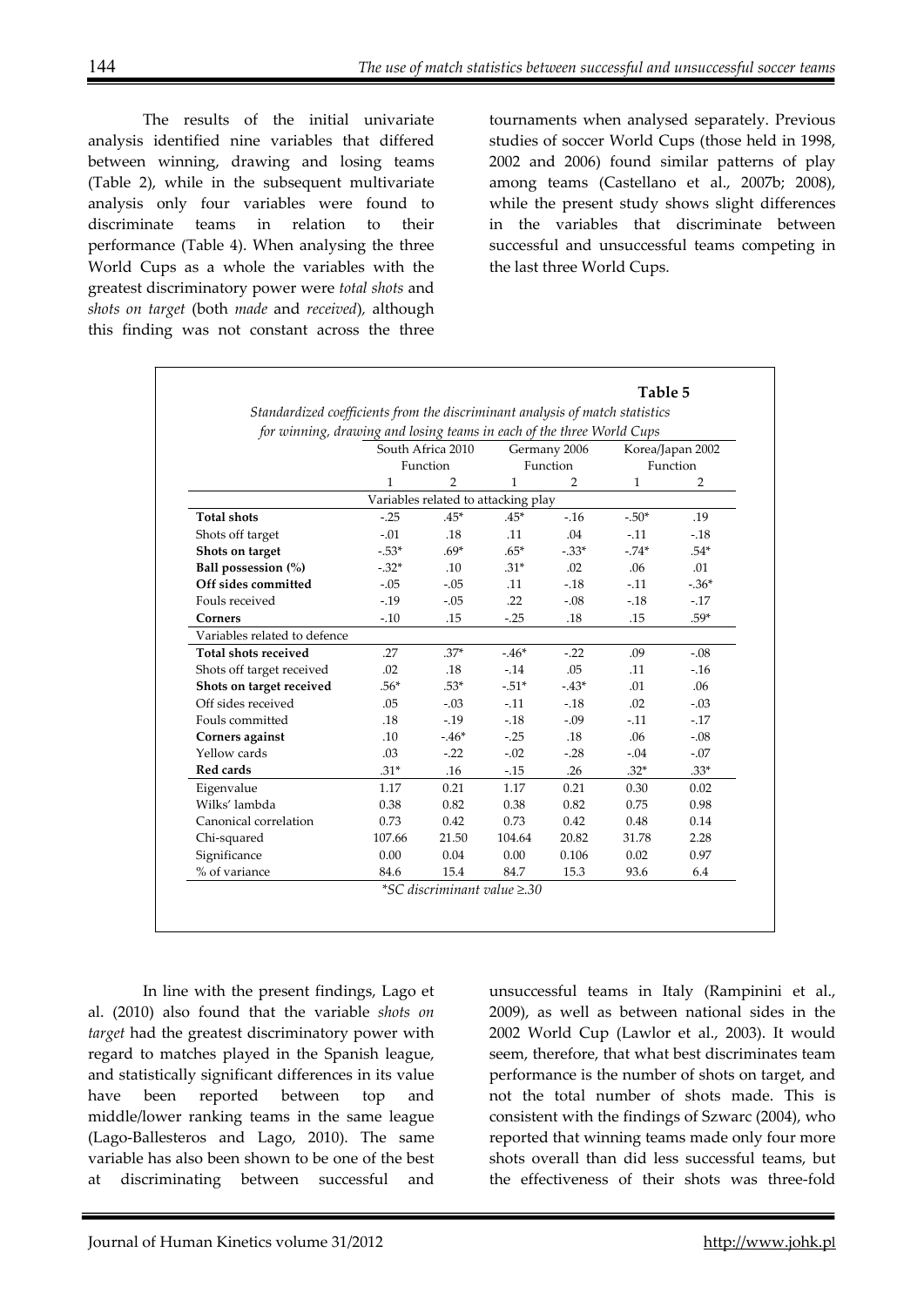greater. Similar results were found by Yamanaka et al. (1993) and Bishovets et al. (1993) for national sides competing in the 1990 World Cup in Italy, as well as by research that analysed the shot variable in World Cups (Hughes et al., 1988).

Ball possession is one of the most widely‐ studied performance indicators (Lago and Martin, 2007), although its relationship to team performance requires further clarification. In the present study, ball possession was not a discriminating variable when the three World Cups were analysed as a whole, but it did show discriminant power in the 2010 and 2006 World Cups when these were analysed separately. However, although ball possession was a variable that discriminated between winning and other teams in the 2006 World Cup, the values for the side that won that tournament, Italy, were not significantly different from those of their rivals (Balyan et al., 2007), which could be due to their style of play. These differences may indicate that teams are now beginning to give greater importance to ball possession. Research conducted in Spain for the 2008‐09 season (Lago‐ Ballesteros and Lago, 2010) also found significant differences in ball possession between league leaders and mid‐table teams, although this was not the case with respect to the bottom teams.

Taking into consideration the variables related to defensive play, differences were found (Table 5) for *shots received* (in the 2006 and 2010 World Cups)*, shots on target received* (in 2006 and 2010)*, corners against* (in 2010) and *red cards* (in 2002 and 2010). However, when the three tournaments were analysed as a whole the only variables that discriminated between successful and unsuccessful teams were *total shots* and *shots on target received* (Table 4). At all events, very few studies (Lago et al., 2010) have reported differences in the number of *red cards*, *off‐sides* 

*received* and *crosses received* for club sides. The present study found no differences between winning, drawing and losing teams in any of the three tournaments studied as regards the number of *off‐sides received*. Similarly, a recent study by Lago‐Ballesteros and Lago (2010) found no defence‐related variable that differed between top, mid‐table and bottom teams in the Spanish league, although it should be noted that this study did not consider shots received by the opposing team as a defence‐related variable.

In summary, the comparative analysis over time of the performance profiles associated with winning teams may not only reveal how playing styles evolve or new trends emerge, but also identify those variables (such as ball possession or shots on target) which are considered the most important in soccer today. This study has analysed match statistics related to the attacking and defensive play of winning, drawing and losing teams in three World Cup tournaments. It has also examined how the performance profile of winning teams changes over time, and has sought to identify the performance indicators that best discriminate between successful and unsuccessful teams. Perhaps, the prediction for the WC in Brazil is that possession of the ball and pass proficiency remain key issues for successful team performance. The results may be of use to coaches in terms of designing their training programmes, providing them with information about what attacking players need to achieve, and what needs to be avoided defensively, if a team is to increase its chances of winning. In this sense, the game models based on indirect styles seem to have more chance of success in the near future. The effectiveness of attacking play (in terms of shots on target) and ball possession appear to be the performance indicators that constitute the keys to success in today's soccer.

## **Acknowledgement**

We gratefully acknowledge the support of the Spanish government project *Avances tecnológicos y metodológicos en la automatización de estudios observacionales en deporte* (Dirección General de Investigación, Ministerio de Ciencia e Innovación) [Grant number PSI2008‐01179].

# **References**

Acar MF, Yapicioglu B, Arikan N, Yalcin N, Ates N, Ergun M. Analysis of goals scored in the 2006 World Cup. In Science and Football VI. Eds: Reilly T. and A. F. Korkusuz AF. London: Routledge, 2009, pp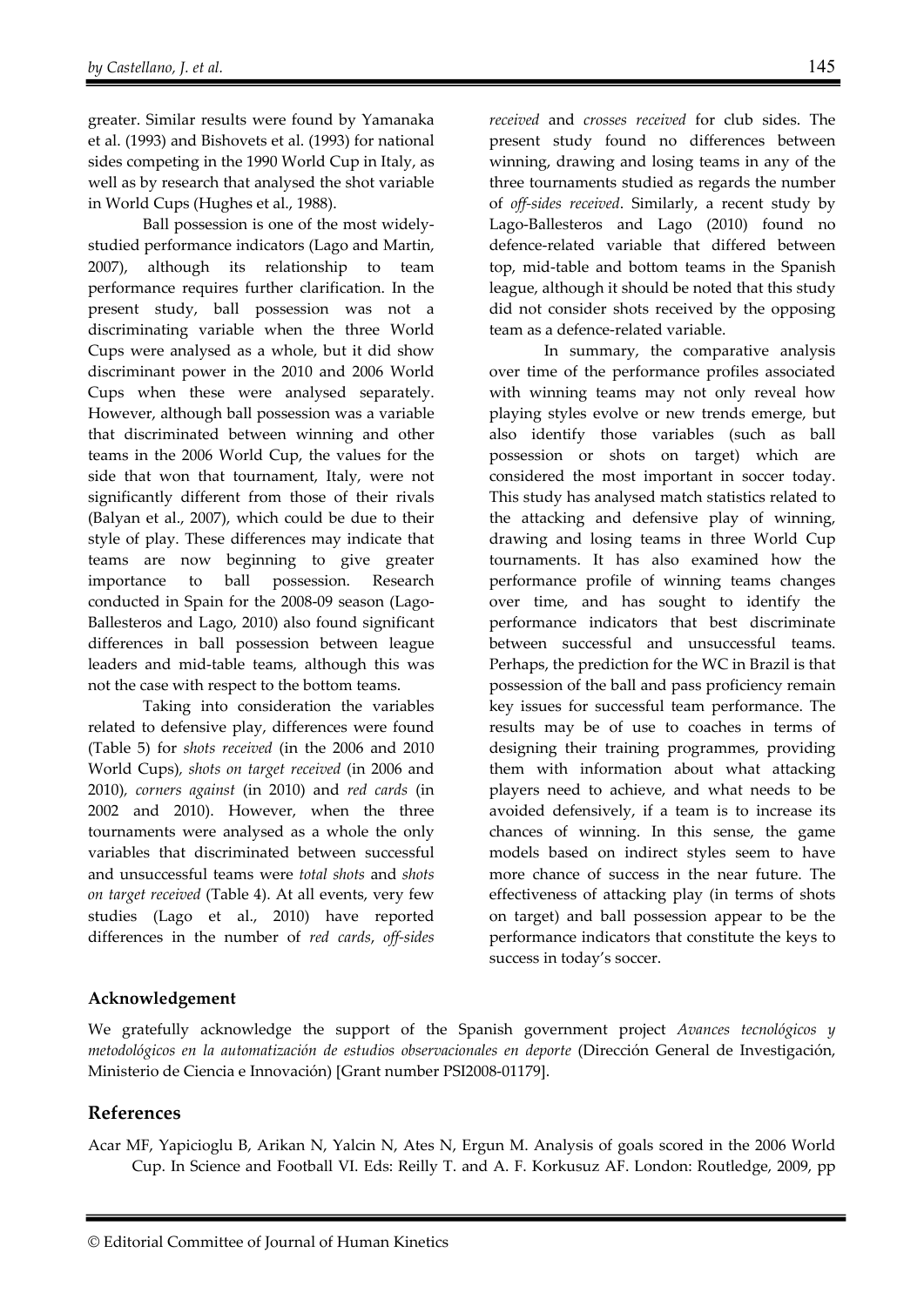235‐242.

- Armatas V, Yiannakos A. Analysis and evaluation of goals scored in 2006 World Cup. J Sport Health Res, 2010; 2: 119‐128.
- Balyan M, Vural F, Catikkas F, Yucel T, Afacan S, Atik E. Technical analysis of 2006 World Cup soccer champion Italy. J Sports Sci Med, 2007; suppl. 10: 4‐5.
- Bate R. Football chance: tactics and strategy. In: Science and Football I. Eds: Reilly T, Lees A, Davis K. and Murphy WJ. London: E. and F.N. Spon, 1988, pp 293‐301.
- Bishovets A, Gadjiev G, Godik M. (1993). Computer analysis of the effectiveness of collective technical and tactical moves of footballers in the matches of 1988 Olympics and 1990 World Cup. In: Science and Football II. Eds: Reilly T, Clarys J. and Stibbe A. London: E. and F.N. Spon, 1993, pp 232‐238.
- Carling C, Bloomfield J, Nelsen L, Reilly, T. The role of motion analysis in elite soccer. Sports Med, 2008; 38: 839‐862.
- Carling C, Williams AM, Reilly T. Handbook of soccer match analysis. London: Routledge, 2005.
- Castellano J, Hernández‐Mendo A, Morales V, Anguera MT. Optimising a probabilistic model of the development of play in soccer. Qual Quant, 2007; 41: 93‐104.
- Castellano J, Perea A, Blanco‐Villaseñor A. Has soccer changed in the last three world championships? J Sports Sci Med, 2007a; 6: 2.
- Castellano J, Perea A, Hernández‐Mendo A. Diachronic analysis of interaction context in '06 World Championship. J Sports Sci Med, 2007b; 6: 200‐201.
- Castellano J, Perea A, Herández‐Mendo A. Análisis de la evolución del fútbol a lo largo de los mundiales. Psicothema, 2008; 20: 928‐932.
- Dufour W. Computer-assisted scouting in soccer. In: Science and Football II. Eds: Reilly T, Clarys J. and Stibbe A. London: E. and F.N. Spon, 1993, pp 160‐166.
- Ensum J, Pollard R, Taylor, S. (2005). Applications of logistic regression to shots at goal in association football. In: Science and Football V. Eds: Reilly T, Cabri J. and Araújo D. London: Routledge, 2005, pp 211‐218.
- Grant AG, Williams AM, Reilly T. Analysis of the goals scored in the 1998 World Cup. J Sport Sci, 1999; 17: 826‐827.
- Grèhaigne J‐F. Time distribution of goals in soccer: Some championships and the 1998 World Cup. In: Notational analysis of sport IV. Eds: Hughes M. and Tavares, F. 1998. Porto: Portugal. 41‐52.
- Hughes M, Bartlett R. The use of performance indicators in performance analysis. J Sport Sci, 2002; 20: 739‐ 754.
- Hughes M, Franks, I. Notational Analysis of Sport Systems for better coaching and performance in sport. London: Ed. Routledge, 2004.
- Hughes M, Franks I. Analysis of passing sequences, shots and goals in soccer. J Sport Sci, 2005; 23: 509‐514.
- Hughes M, Robertson K, Nicholson A. Comparison of patterns of play of successful and unsuccessful teams in the 1986 World Cup for soccer. In: Science and Football I. Eds: Reilly T, Lees A, Davis K. and Murphy WJ. London: E. and F.N. Spon, 1988, pp 363‐367.
- Jinshan X, Xiakone C, Yakamaka K, Matsumoto M. Analysis of the goals in the 12th World Cup. In: Science and Football II. Eds: Reilly T, Clarys J. and Stibbe A. London: E. and F.N. Spon, 1993, pp 203‐205.
- Jones N, Mellalieu S, James, N. Team performance indicators as a function of winning and losing in rugby union. Int J Perform Anal Sport, 2004; 4: 61‐71.
- Khun W. Changes in professional soccer: a qualitative and quantitative study. In: Science and Football V. Eds: Reilly T, Cabri J. and Araújo D. London: Routledge, 2005, pp 179‐193.
- Lago C, Martín R. Determinants of possession of the ball in soccer. J Sport Sci, 2007; 25: 969-974.
- Lago C, Lago-Ballesteros J, Dellal A, Gómez M. Game-related statistics discriminated winning, drawing and